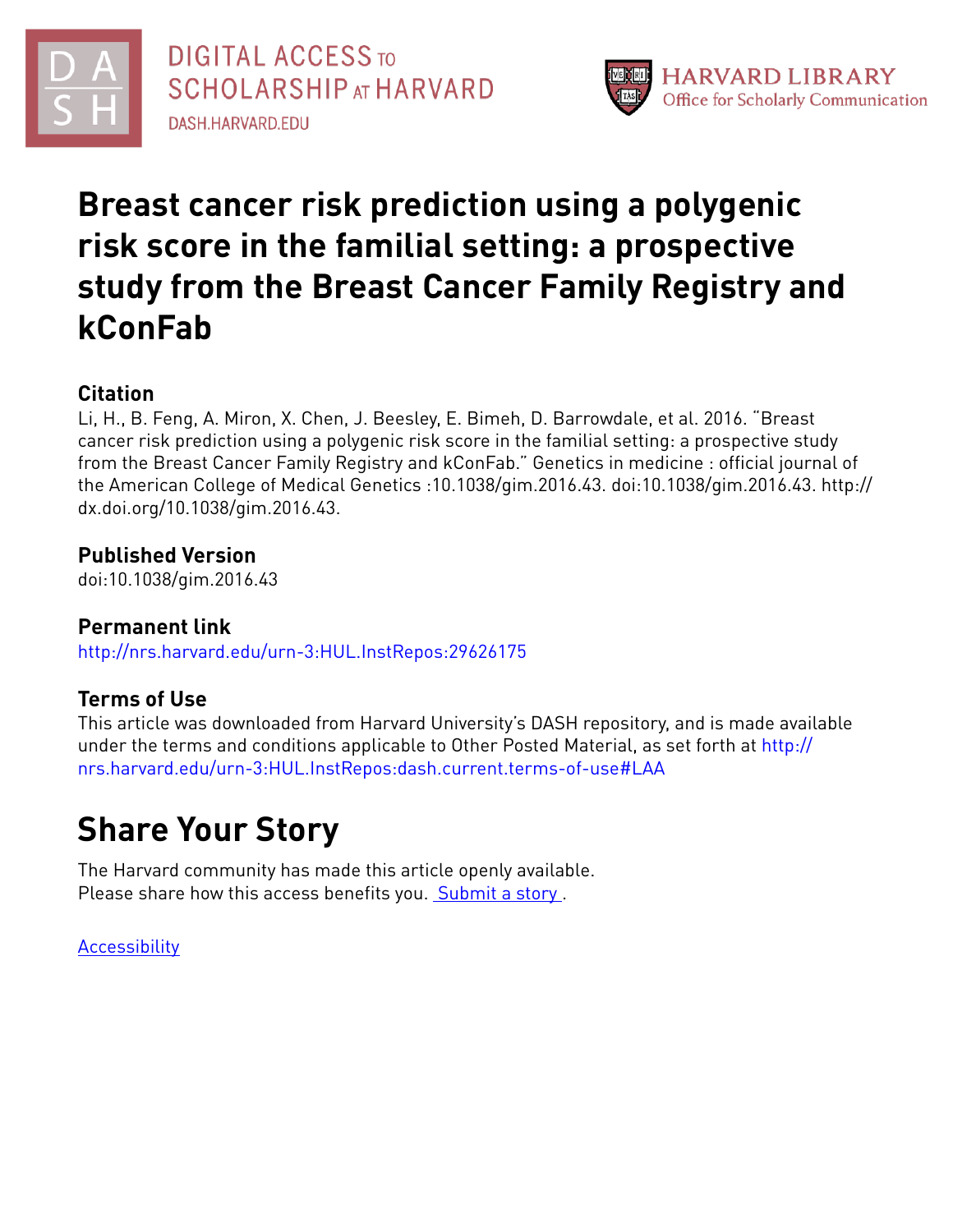

# **HHS Public Access**

Author manuscript

Genet Med. Author manuscript; available in PMC 2016 November 14.

# **Breast cancer risk prediction using a polygenic risk score in the familial setting: a prospective study from the Breast Cancer Family Registry and kConFab**

**Hongyan Li, MSc**1, **Bingjian Feng, PhD**2, **Alexander Miron, PhD**3,4, **Xiaoqing Chen, PhD**5, **Jonathan Beesley, PhD**5, **Emmanuella Bimeh, MPH**6, **Daniel Barrowdale, BSc**7, **Esther M. John, PhD, MSPH**8,9, **Mary B. Daly, MD, PhD**10, **Irene L. Andrulis, PhD**11, **Saundra S. Buys, MD**12, **Peter Kraft, PhD**13, **kConFab investigators**14, **Heather Thorne, MSc**14, **Georgia Chenevix-Trench, PhD**5, **Melissa Southey, PhD**15, **Antonis C. Antoniou, PhD**7, **Paul A. James, PhD**16,17, **Mary Beth Terry, PhD**18,19, **Kelly-Anne Phillips, MBBS, MD**16,17,20, **John L. Hopper, PhD**20, **Gillian Mitchell, PhD**16,17, and **David E. Goldgar, PhD**1,2,21

<sup>1</sup>Cancer Control and Population Sciences, Huntsman Cancer Institute, University of Utah, Salt Lake City, Utah, USA

<sup>2</sup>Department of Dermatology, Huntsman Cancer Institute, University of Utah School of Medicine, Salt Lake City, Utah, USA

<sup>3</sup>Dana Farber Cancer Institute, Boston, MA, USA

<sup>4</sup>Department of Genetics and Genome Sciences, Case Western Reserve University, Cleveland, Ohio, USA

<sup>5</sup>Cancer Division, QIMR Berghofer Medical Research Institute, Brisbane, Queensland, Australia

<sup>6</sup>Division of Family and Preventive Medicine, University of Utah, Salt Lake City, Utah, USA

<sup>7</sup>Centre for Cancer Genetic Epidemiology, Department of Public Health and Primary Care, University of Cambridge, Cambridge, UK

<sup>8</sup>Cancer Prevention Institute of California, Fremont, CA, USA

<sup>9</sup>Department of Health Research and Policy (Epidemiology) and Stanford Cancer Institute, Stanford University School of Medicine, Stanford, CA, USA

<sup>10</sup>Department of Clinical Genetics, Fox Chase Cancer Center, Philadelphia, PA, USA

<sup>11</sup>Lunenfeld-Tanenbaum Research Institute, Mount Sinai Hospital, Department of Molecular Genetics, University of Toronto, Toronto, ON, Canada

<sup>12</sup>Department of Medicine, Huntsman Cancer Institute, University of Utah School of Medicine, Salt Lake City, Utah, USA

Users may view, print, copy, and download text and data-mine the content in such documents, for the purposes of academic research, subject always to the full Conditions of use:[http://www.nature.com/authors/editorial\\_policies/license.html#terms](http://www.nature.com/authors/editorial_policies/license.html#terms)

<sup>21</sup>To whom correspondence should be addressed at: David E. Goldgar, Ph.D., Huntsman Cancer Institute, Department of Dermatology, University of Utah School of Medicine, 2000 Circle of Hope Drive, Salt Lake City, UT 84112, (801)581-6465, david.goldgar@hsc.utah.edu.

Supplementary information is available at the Genetics in Medicine website.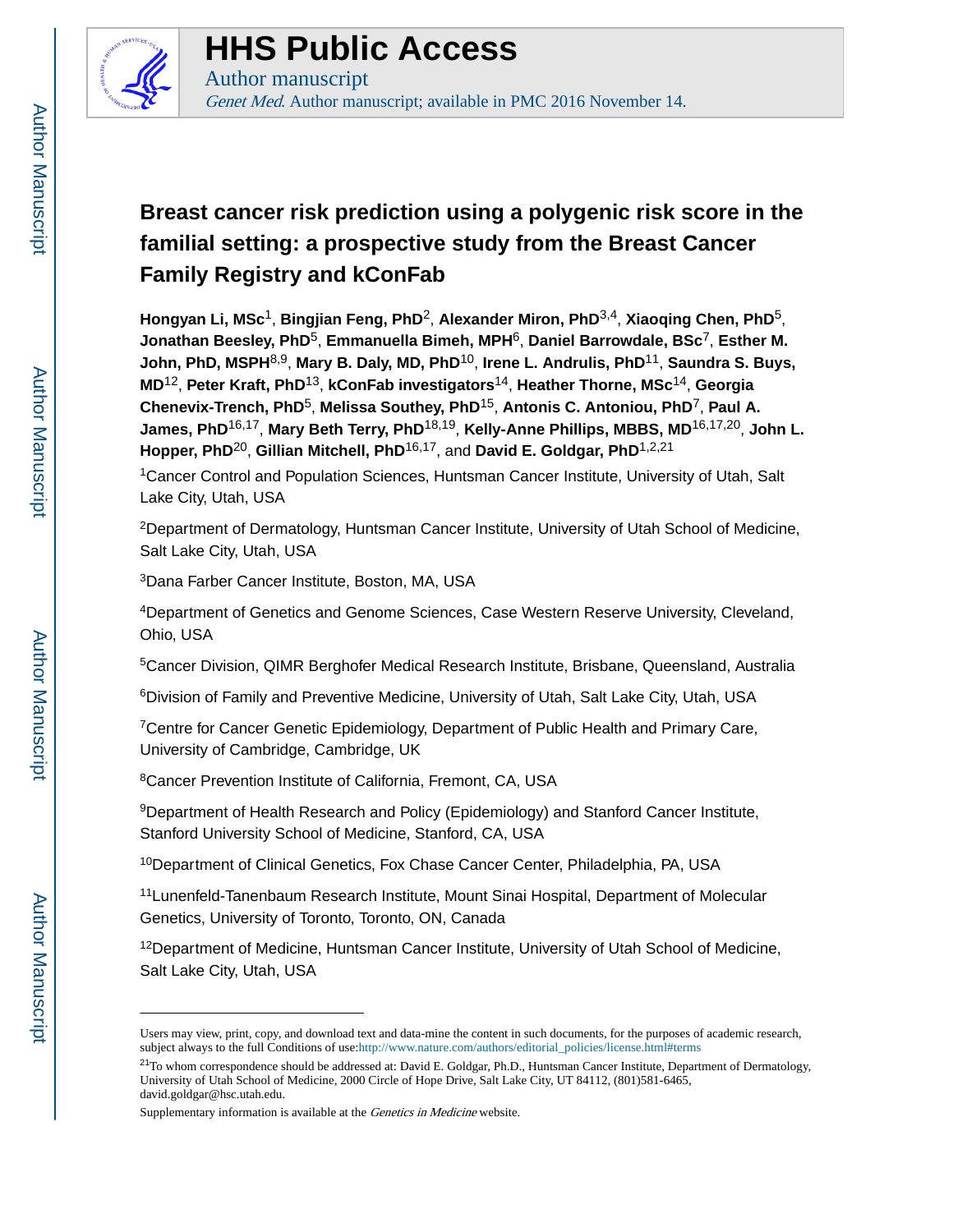<sup>13</sup>Department of Epidemiology, Harvard School of Public Health, Boston, MA, USA

<sup>14</sup>Research Division, Peter MacCallum Cancer Centre, East Melbourne, Victoria, Australia

<sup>15</sup>Genetic Epidemiology Laboratory, Department of Pathology, The University of Melbourne, Australia

<sup>16</sup>Division of Cancer Medicine, Peter MacCallum Cancer Centre, East Melbourne, Victoria, Australia

<sup>17</sup>Sir Peter MacCallum Department of Oncology, The University of Melbourne, Parkville, Victoria, Australia

<sup>18</sup>Department of Epidemiology, Mailman School of Public Health, Columbia University, New York, NY, USA

<sup>19</sup>Herbert Irving Comprehensive Cancer Center, Columbia University Medical Center, New York, NY, USA

<sup>20</sup>Centre for Molecular, Environmental, Genetic and Analytic Epidemiology, Melbourne School of Population Health, University of Melbourne, Melbourne, Victoria, Australia

### **Abstract**

**Purpose—**This study examined the utility of sets of Single Nucleotide Polymorphisms (SNPs) in familial but non-BRCA-associated breast cancer (BC).

**Methods—**We derived a polygenic risk score (PRS) based on 24 known BC risk SNPs for 4,365 women from the BCFR and kConFab familial BC cohorts. We compared scores in women based on cancer status at baseline. 2,599 women unaffected at enrollment were followed for an average of 7.4 years. Cox proportional hazards regression was used to analyze the association of PRS with BC risk. The BOADICEA risk prediction algorithm was used to measure risk based on family history alone.

**Results—**The mean (SD) PRS baseline was 2.25 (0.35) for the affected and 2.17 (0.35) for unaffected women from combined cohorts ( $p$ <10<sup>-6</sup>). During follow-up, 205 BCs occurred. The hazard ratios for continuous PRS (per SD), and upper vs. lower quintiles were 1.38 (95% CI: 1.22–1.56) and 3.18 (95% CI: 1.84–5.23) respectively. Based on their PRS-based predicted risk, management for up to 23% of women could be altered.

**Conclusion—**Including BC-associated SNPs in risk assessment can provide more accurate risk prediction than family history alone and can influence recommendations for cancer screening and prevention modalities for high-risk women.

### **Keywords**

risk prediction; breast cancer; non-BRCA associated; polygenic risk score; cancer screening

## **INTRODUCTION**

In the recent initiative towards "precision medicine" announced by the National Institutes of Health<sup>1</sup>, the use of genetic information for the identification of high-risk groups for targeted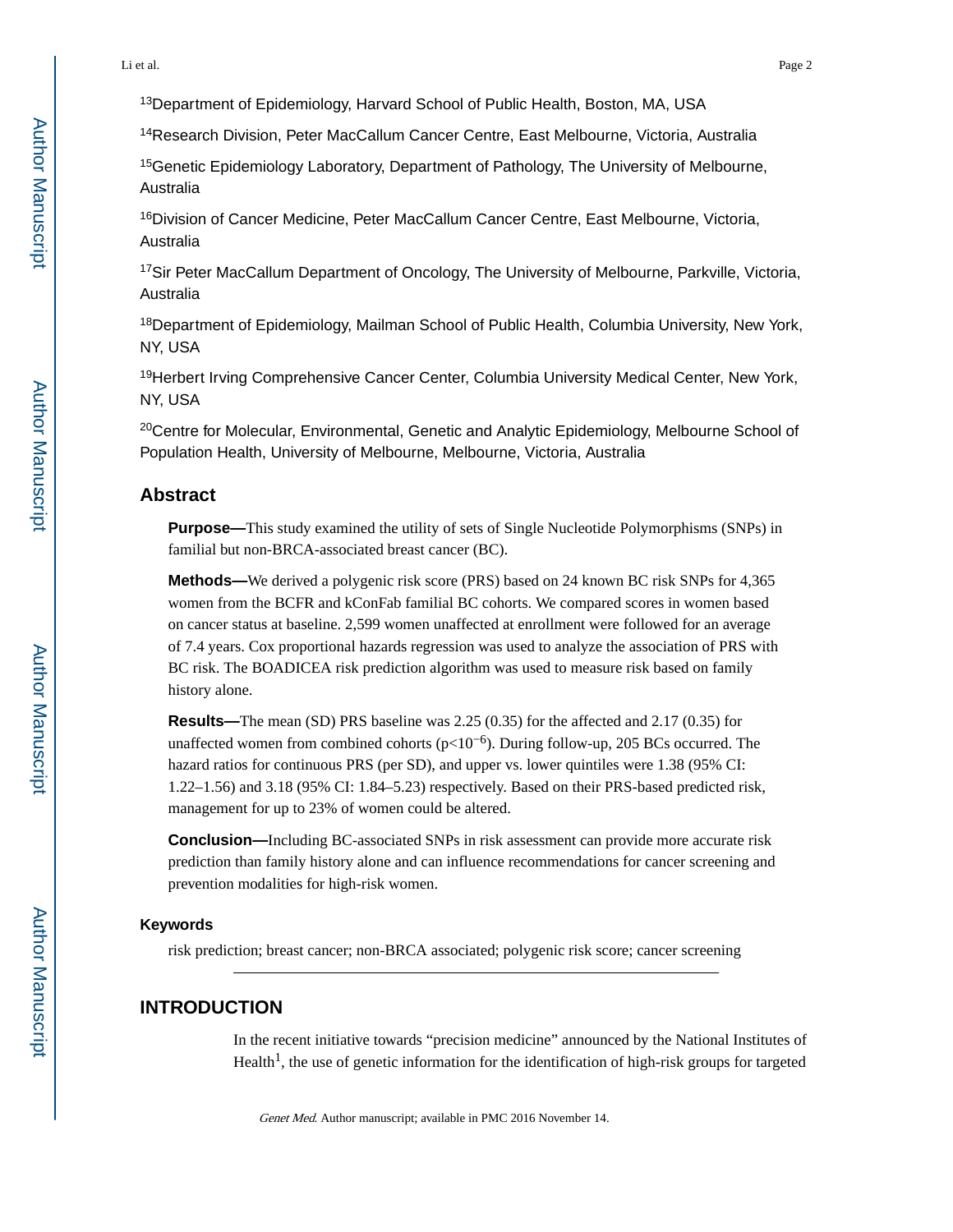screening and/or prevention is gradually becoming part of routine medical care. Once limited to pathogenic mutations in high-risk genes such as BRCA1, BRCA2, p53, and the mismatch repair genes associated with Lynch Syndrome, the last decade has seen the identification of additional genes for which pathogenic variants are associated with perhaps two- to five-fold increased risks of cancer, as well as an ever-increasing set of common SNPs, each of which is associated with a relative risk of 1.05 to 1.3 of developing breast cancer<sup>2,3</sup>. Although these SNPs are not useful for risk prediction when considered individually, theoretical calculations indicate that a combined score based on genotypes at a large number of such loci could have substantial predictive value for risk stratification in the general population<sup>4,5</sup>, as well as in *BRCA1* and *BRCA2* carriers<sup>6</sup>. The combination of highrisk genes such as BRCA1 and BRCA2 and the known SNPs described above is estimated to explain less than half of the familial aggregation of breast cancer. This notwithstanding, such sets of SNPs may have clinically useful predictive power in the familial setting, due to the increased risk of breast cancer conferred by a woman's family history alone. To date, there has only been a single study<sup>7</sup> examining the utility of such SNP panels in the familial context, and none in a prospective fashion. Sawyer et al.<sup>7</sup> looked at differences in a PRS based on 22 SNPs between BRCA1/2 carriers and BRCA1/2 negative women with breast cancer from a familial cancer clinic in Australia, and a set of controls. They found that noncarrier cases had a higher PRS than BRCA1/2 carriers and that a higher proportion of non- $BRCA1/2$  cases individuals with a PRS in the top quartile had breast cancer diagnosed before age 30 compared to the lowest quartile. The goal of the present study was to examine the utility of panels of SNPs in the context of familial breast cancer, where women are already at elevated risk due to their family history and to determine if such SNP panels could stratify women into clinically useful risk groups. Currently, various advisory bodies have proposed guidelines for the use of magnetic resonance imaging (MRI) in addition to mammography for women at high risk. For example, the American Cancer Society<sup>8</sup> proposes lifetime risk thresholds of  $20 - 25%$  for MRI while the UK NICE guidelines<sup>9</sup> use a threshold of 30%. Here we examine women in families not known to have BRCA1/2 mutations from two different familial breast cancer resources – the Breast Cancer Family Registry (BCFR) cohort and the Kathleen Cuningham Consortium Foundation for Research into Familial Breast Cancer (kConFab). This study is novel in two ways: first, it examines women who are already at increased familial risk, and second it prospectively analyzes women who were unaffected at cohort enrollment.

# **MATERIALS AND METHODS**

#### **SNP selection and genotyping**

**BCFR—**For BCFR subjects, a total of 24 SNPs were successfully genotyped (Supplemental Table S1 online). These correspond to the loci known to be associated with breast cancer at the start of the study and do not include the more recent loci discovered as part of the iCOGS analyses<sup>2,3</sup>. These SNPs were genotyped using a capture-based next generation sequencing method developed by one of us (A.M.) specifically for this study.

**kConFab—**In kConFab, SNPs were genotyped in two phases using two different technologies. In the first phase,18 SNPs were typed using iPLEX, and in the second phase,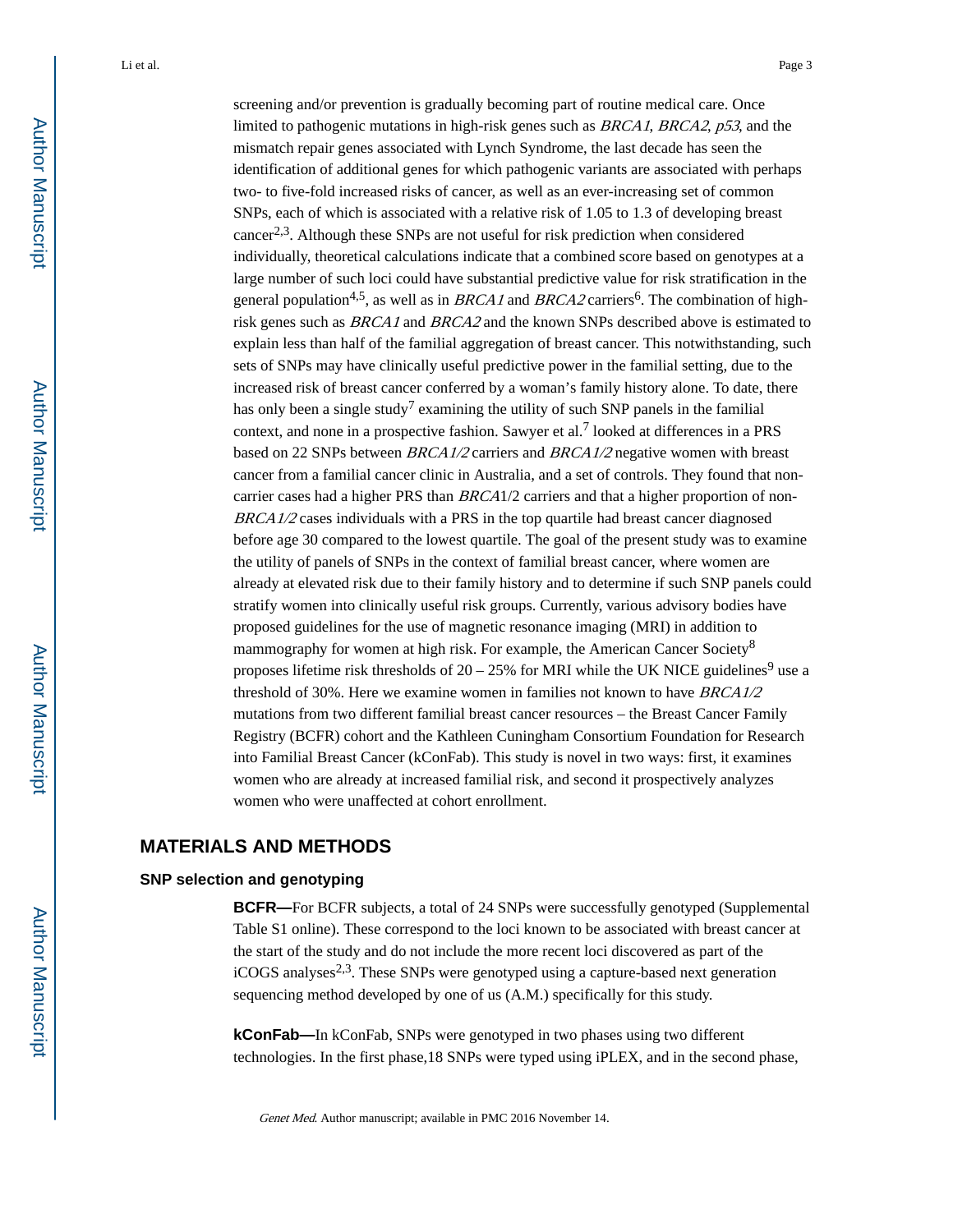an additional 90 SNPs were typed using Fluidigm technology. In order to have comparable scores for the two data sets to allow a combined analysis, we chose 24 SNPs, which were either the same SNP or in complete or strong ( $R^2 > 0.9$ ) linkage disequilibrium (LD) with the SNP genotyped in BCFR. Supplemental Table S1 online shows the minor allele frequency and odds ratio (OR) for the SNPs genotyped in each cohort.

**Subjects—The BCFR** is a National Cancer Institute sponsored resource of familial breast cancer (www.bcfamilyregistry.org  $)^{10,11}$ . It consists of over 15000 families enrolled since 1995 from six sites in the U.S. (Utah, Northern California, New York, Philadelphia), Australia, and Canada, with data collection on lifestyle factors, tumor histopathology, and increasingly, genetic information. Three of the sites incorporated a clinic-based ascertainment strategy, while the other three were population-based. Recruitment and genetic studies were approved by the University of Utah IRB, and the local IRBs of the BCFR centers from which we received blood samples and data. Written informed consent was obtained from each participant. Families were selected for this study on the basis of availability of DNA samples in the family and age (at least one woman diagnosed with BC under age 60 years prior to enrollment and one or more unaffected women over age 30 years at baseline with a DNA sample available). In total, 2,467 women were successfully genotyped for at least 20 of the 24 SNPs; of these, 96% had at least 22 valid genotypes called. After exclusion of 376 women without the required dates of birth, enrollment, and follow-up end-points, 2,091 women from 707 families were included in the analyses. Of these, 991 women in 481 families who were unaffected with BC and were less than 70 years of age at baseline were included in the prospective analyses.

The second data set analyzed as part of this project was based on the kConFab<sup>12</sup> resource that has enrolled BC families since 1997 and systematically followed up women every 3 years.13 Details on the resource and the ascertainment criteria have been described elsewhere (www.kconfab.org). Subjects were selected for genotyping based solely on their phenotype at baseline, without regard for any subsequent cancers. For this study, eligibility was restricted to families with at least one family member genotyped for the SNPs of interest. Families were systematically screened for and excluded if found to contain a mutation in BRCA1, BRCA2, PALB2 or ATM. In this study we included 2,732 women from 535 families who had sufficient genotype data to compute PRS. After excluding women who did not meet the inclusion criteria, there were 2,274 women from 523 families eligible for analysis. Of these, 1,608 women from 488 families were included in the prospective cohort based on the same inclusion criteria as for BCFR described above. All participants in this study signed informed consent and the study was approved by the Human Research Ethics Committee of the Peter MacCallum Cancer Center, as well as at all participating centers.

#### **Statistical Methods**

**Calculation of PRS—**We created a PRS for each genotyped individual based on their

genotypes at each of the 24 loci, defined for the  $j_{th}$  individual as  $PRS_j = \sum_{i=1}^{24} n_{ij} \ln(R_i)$ , where  $n_{ij}$  is the number of risk alleles carried by the  $j_{th}$  individual at the  $i_{th}$  SNP,  $n_{ij}$  = {0,1,2} and  $Ri$  is the per-allele Relative Risk (estimated by the per allele Odds Ratio (OR) in Europeans from large published studies<sup>3</sup>) associated with the  $i_{th}$  SNP. When SNP genotypes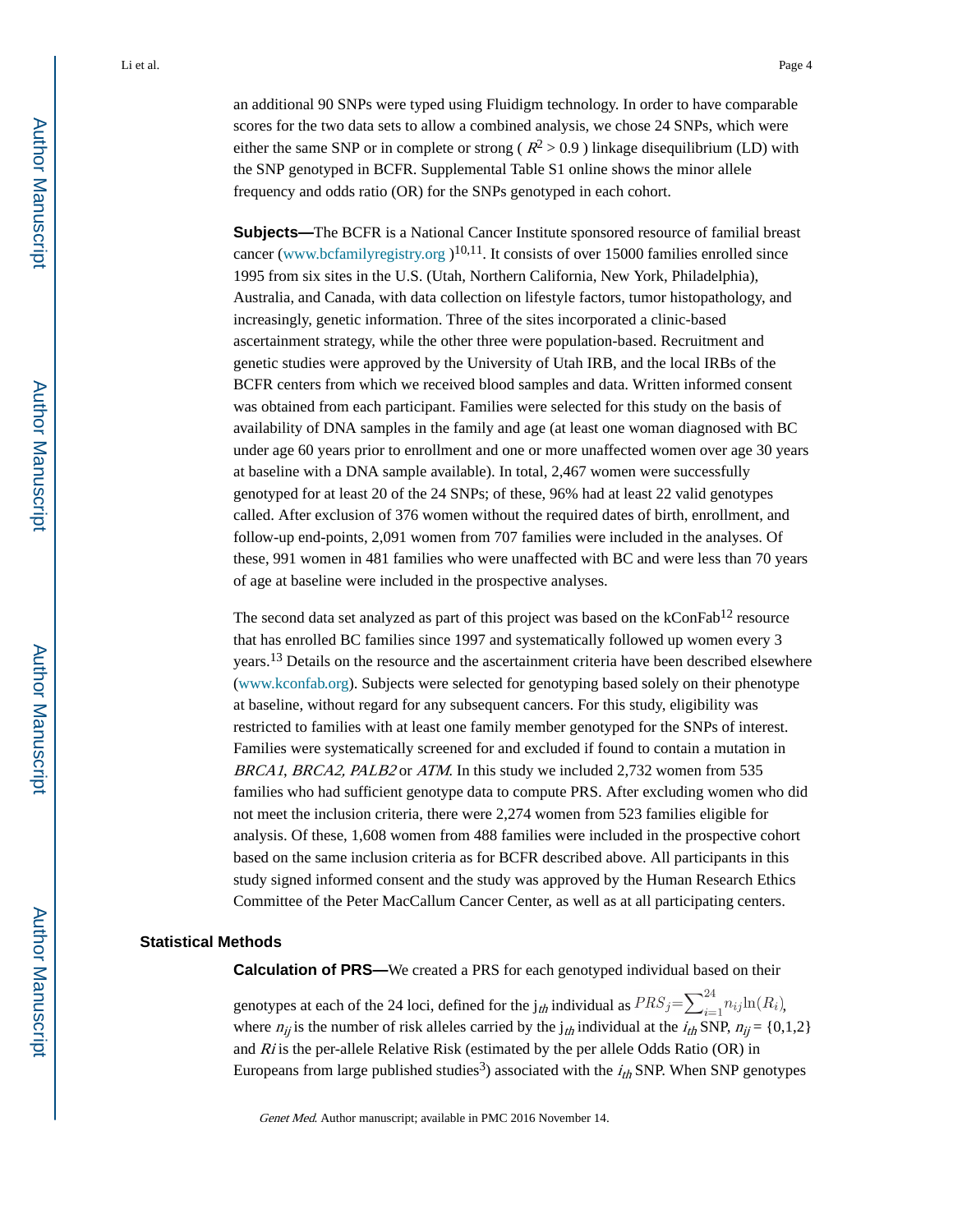were missing for an individual (maximum of four missing genotypes per individual), they were included in the overall PRS by weighting each genotype by its expectation given the MAF at that locus and their relatives' genotypes (if any) as estkiamted from 10,000 replicates of the data set using the simulation program  $SLINK^{14}$ .

For the 24 SNPs used here, the theoretical expected value of the PRS is 2.123 with variance of 0.117, based on the ORs and MAF for each SNP.

Assessment of family history-As part of the Prof-SC cohort<sup>11</sup> the BOADICEA model<sup>15</sup> was used to predict BC risk in over 18,000 unaffected women from the BCFR and KConFab cohorts. Although originally designed to predict probabilities of an individual carrying a BRCA1 or BRCA2 mutation, BOADICEA also predicts a woman's risk of breast and ovarian cancer both for the next 10 years and until age 80 (remaining lifetime risk) and has shown to an accurate predictor of breast cancer risk in a prospective study<sup>16</sup>. Specifically we used the predicted 10-year risk of BC as calculated by BOADICEA as a summary measure of each woman's familial risk given her age and the ages/age at diagnosis and cancer (breast, ovarian, prostate and pancreatic) status of all their relatives and incorporates any available BRCA1/2 genetic testing results. Of the 2,599 women in the prospective analysis, BOADICEA scores were available for 2457 (95%) women. Lastly, we used the BOADICEA remaining lifetime risk as a baseline for modification by PRS as described below to examine lifetime risk changes as a function of the SNP-based PRS.

**Statistical Analysis of PRS scores—**We compared PRS scores in women who were affected and unaffected with BC at entry into the into the BCFR or kConFab cohorts, In this analysis, all women with a PRS were included without regard to previous history of other cancers (e.g., ovarian cancer). To adjust for the slight differences in the specific SNPs used in the two cohorts and to express the estimated hazard ratios (HRs) per standard deviation, we normalized the PRS scores by subtracting the theoretical mean from each score and dividing by the theoretical standard deviation prior to analysis. The primary analyses were prospective in which women who were unaffected by BC and who had not undergone bilateral prophylactic mastectomy (BPM) prior to cohort enrolment were eligible for followup with the primary endpoint development of invasive BC or DCIS during the follow-up period. Women were censored at the earliest of 1) diagnosis of BC (invasive or DCIS); 2) BPM; 3) death; or 4) last follow-up questionnaire (or last date known to be alive and cancer free). The characteristics of the 2,599 women who form the prospective cohort are presented in Table 1. We used Cox proportional hazards models to evaluate the effect of PRS on BC risk in this cohort. In these analyses, we used both the continuous PRS score as an independent predictor as well as a comparison of the upper and lower quintile of such scores (calculated separately for BCFR and kConFab cohorts). The main analyses were stratified by study center (the six BCFR sites and kConFab) and all analyses used a robust variance estimator based on family membership to adjust the variance for correlations in scores and overall cancer risks in related individuals. Interactions with family history, age, and study center were done using multivariable Cox models including main effects and an interaction term.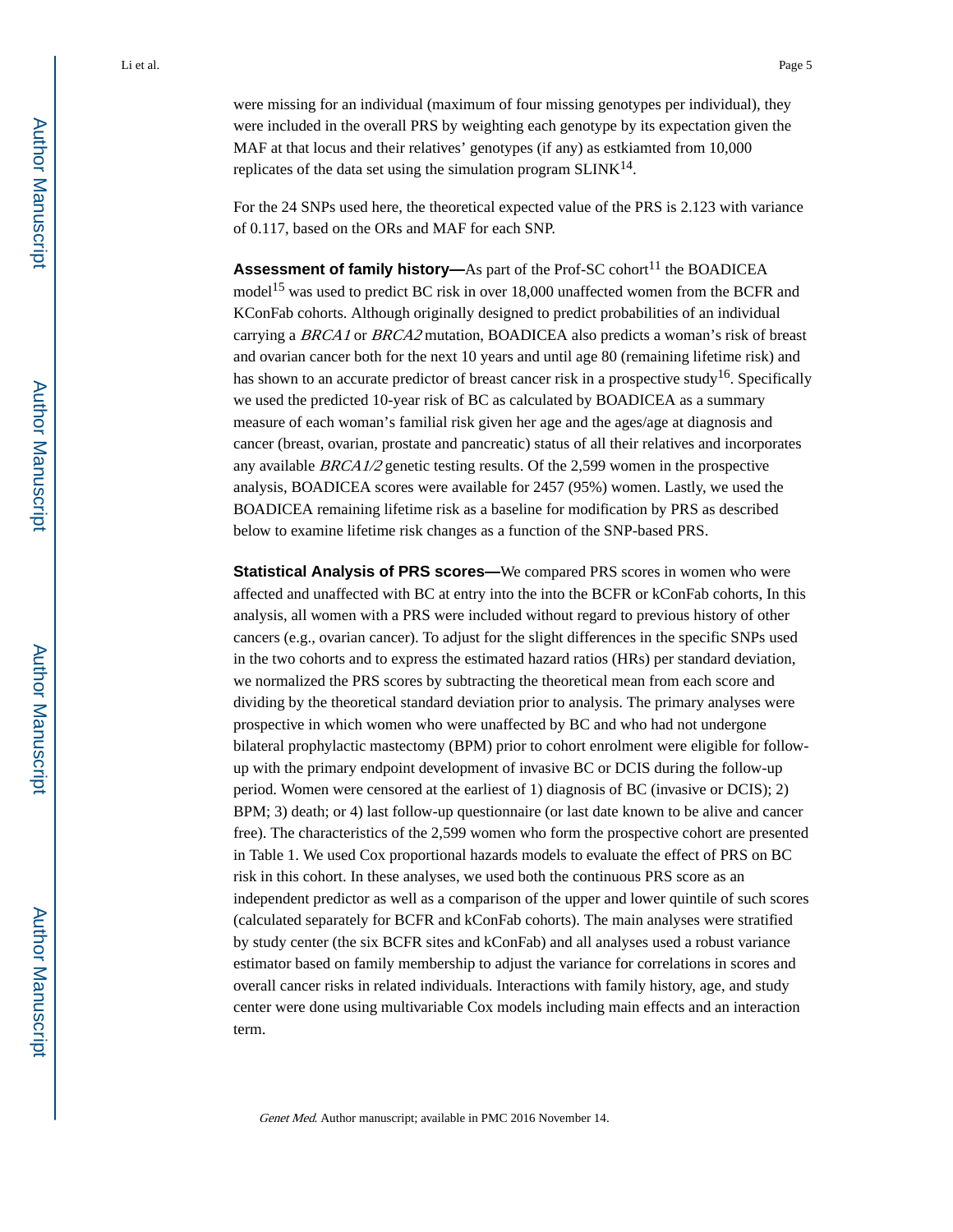In order to examine the effect of the PRS on the estimated lifetime risk of breast cancer as assessed by BOADICEA (*LRB*) we estimated a SNP-based cumulative risk for each woman in the sample by  $1 - \exp(-LR_B * HR_i)$  where  $HR_i = \exp(\beta^* PRS_i)$  and  $\beta$  is the natural logarithm of the estimated HR for continuous PRS in the prospective cohort and  $PRS_i$  is the standardized PRS for the *ith* woman in the cohort.

All statistical analyses were done using STATA 12.0 (StataCorp, College Station TX).

# **RESULTS**

We first compared the PRS in all subjects at baseline. A total of 1,496 women affected with breast cancer (1,084 BCFR; 412 kConFab) and 2,869 (1,007 BCFR; 1,862 kConFab) unaffected women were available for analysis. There were highly significant differences between the mean PRS in affected women at baseline compared to unaffected women in each cohort as well as the combined set ( $p=3x10^{-5}$ ,  $1x10^{-6}$ , and $1x10^{-10}$ , respectively). The mean PRS in unaffected women of 2.170 is slightly higher than the theoretical mean of 2.123, which is expected given their selection from a positive family history. PRS scores were quite comparable between the two cohorts, especially in unaffected women. Table 1 shows the characteristics of the prospective cohort. The overall breast cancer incidence was higher in the BCFR cohort (p=0.0012) but this is likely because women in the BCFR were on average older at start of follow-up than those in kConFab (46.4 vs. 42.6; p<10<sup>-5</sup>) and may have had a less stringent family history criterion for entry than that for the BCFR. The results of the Cox proportional hazards models in the analysis of prospective data are shown in Table 2. In both of the cohorts and for both the continuous and upper vs. lower quintile PRS score, the PRS was associated with highly significant increased risk with a HR for upper vs. lower quintile of 3.18. HRs by quintile, for each study are shown in Supplemental Table S2 online. The HRs for the continuous PRS were not significantly different between the BCFR and kConFab study cohorts (p=0.13) for study\*PRS interaction, but were borderline significant for the upper vs. lower quintile  $(P=0.05)$ , nor did the HR vary significantly as a function of age at baseline  $(p=0.88$  and  $p=0.71$  for the two cohorts, respectively). We tested the validity of the proportional hazards assumption implicit in the Cox models; neither the quintiles defined by PRS  $(p=0.85)$  nor the continuous PRS score  $(p=0.64)$  showed departure from the proportional hazards assumption. In a sensitivity analyses we excluded women who had been affected with any cancer at baseline (including ovarian) and censored women at date of diagnosis of any non-breast cancer occurring during follow-up. Results were only slightly changed from those above.

We used Kaplan-Meier survival analysis to look at the cumulative risks of BC for the lower quintile, three middle quintiles, and upper quintile as shown in Figure 1. Risks to age 70 were 51% (95% CI:  $42\% - 60\%$ ) for women in the highest quintile of PRS compared to 21% (14% − 31%) in the lowest. Similar plots for each of the two cohorts individually are presented in Supplemental Figure S1 online.

#### **Analysis of PRS and family history**

In order to explore the joint relationship of the PRS and family history on risk, we added the BOADICEA 10-year risk score to the Cox models and looked at the effect of the PRS score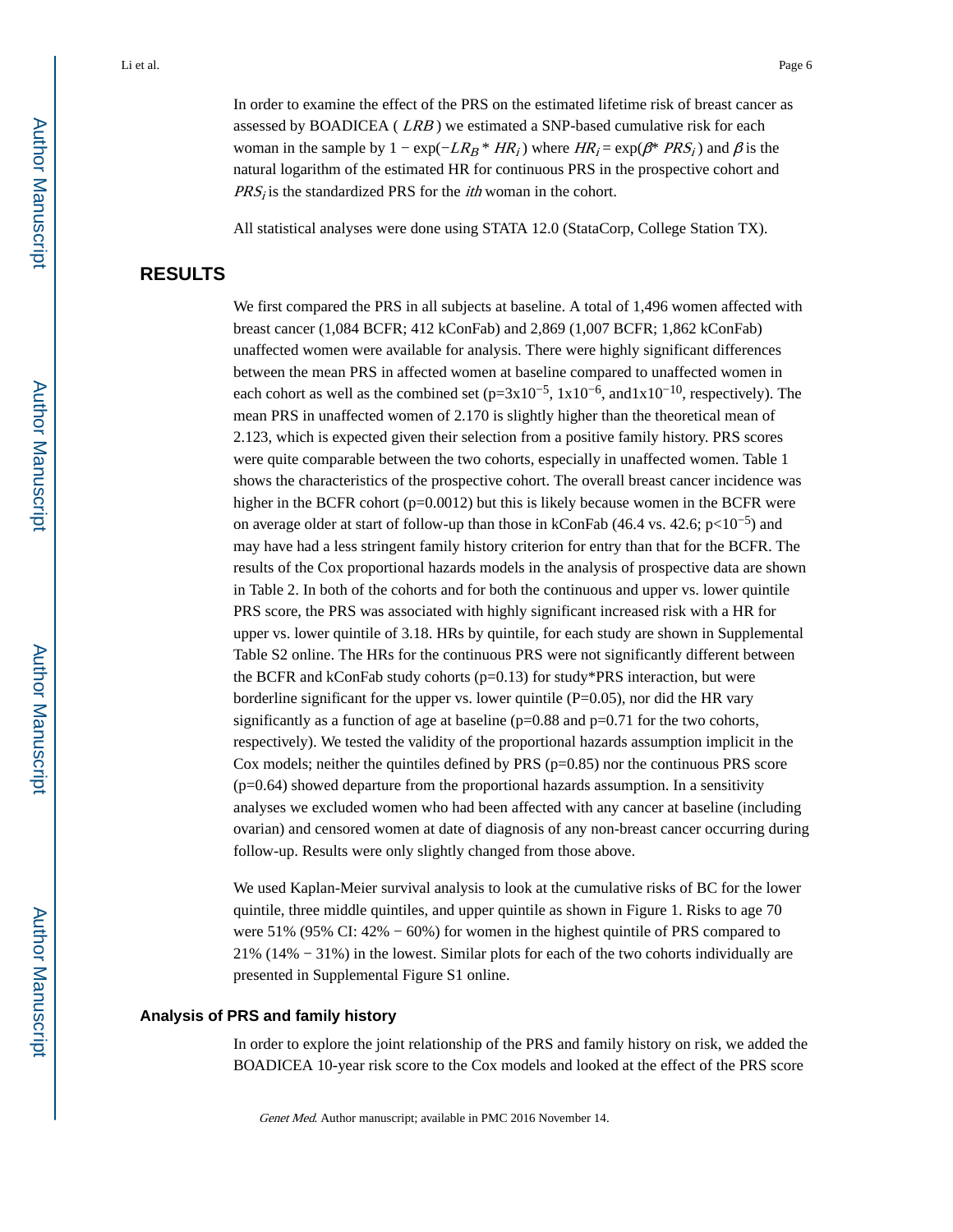adjusted for family history. For the set of individuals with these scores, the HR associated with the PRS in the combined dataset was 1.36 ( $p=2x10^{-6}$ ) while with the BOADICEA 10year score in the model the HR was only slightly reduced  $(1.34 \text{ (p=1x10<sup>-5</sup>)})$ . The BOADICEA 10-year risk estimate was also a significant predictor (HR=1.1; p=9x10<sup>-4</sup>) of BC risk. There was no evidence of an interaction between the PRS and BOADICEA 10-year risk (p=0.31). Supplemental Figure S2 online shows the Kaplan-Meier plots for the lowest, middle, and highest tertiles of the baseline BOADICEA 10-year risk.

Figure 2 displays a plot of the BOADICEA lifetime risk plotted against the estimated remaining lifetime risk based on the BOADICEA score and the individual PRS with indicators of the 20% and 25% risk categories which would be considered cutoffs for recommending screening breast MRI. Table 3 shows the numbers of women in each of the risk quadrants for the two thresholds. For example, assuming the 20% threshold for MRI screening, 249 women out of 1,585 (16%) moved from below the threshold to above this threshold.

## **DISCUSSION**

The results of this study show that using even a subset of the current  $\sim$ 96 breast cancerassociated SNPs can provide a potentially useful stratification of women into risk groups. However, the SNPs that we did not include in our study are, in general rarer, and/or have smaller effect size so we believe we have captured a significant proportion of the known genetic variance of BC due to common alleles of small effect. Based on the theoretical standard deviation of the score calculated from  $77$  SNPs in Mavaddat et al.<sup>5</sup> We calculate that our PRS score captures about 2/3 of the genetic variance represented in the more recent panel. It is likely that inclusion of more complete sets of SNPs would further increase the discriminatory power. To our knowledge this is the first prospective study (familial or otherwise) to demonstrate the ability of such SNP panels to predict breast cancer outcome. Sawyer et al.<sup>7</sup> estimated an HR of 2.08 for the lowest quartile compared to the highest quartile in assessing the risk of contralateral BC using a PRS based on 22 SNPs. However, this was a retrospective analysis in which women who presented with bilateral BC were compared with unilateral cases. This compares with the HR of 3.18 for highest and lowest quintile in our prospective analysis based on a PRS composed of 24 SNPs. Comparing familial BC cases to controls, the Sawyer study found an Area Under the Curve (AUC) of 0.64 for predicting BC based on their PRS; in our prospective analysis we found an AUC of 0.59 (95% CI 0.55 − 0.63). The absolute risks associated with women in the highest quintile of PRS were quite high, but it must be noted that these women in the BCFR were selected for genotyping based on having a family history, and women/families enrolled in kConFab are selected on the basis of their family history.

Both the American Cancer Society<sup>8</sup> and the National Comprehensive Cancer Network<sup>17</sup> guidelines propose that women with a lifetime risk for BC above 20 to 25% should receive MRI screening. Using the BOADICEA algorithm to predict lifetime risk and assuming the 25% threshold, 14% of women in this familial cohort would theoretically have a change in management (i.e., screening or prevention recommendations); with the lower threshold of 20%, this figure increases to 23%. However, these estimates are based on the HRs for the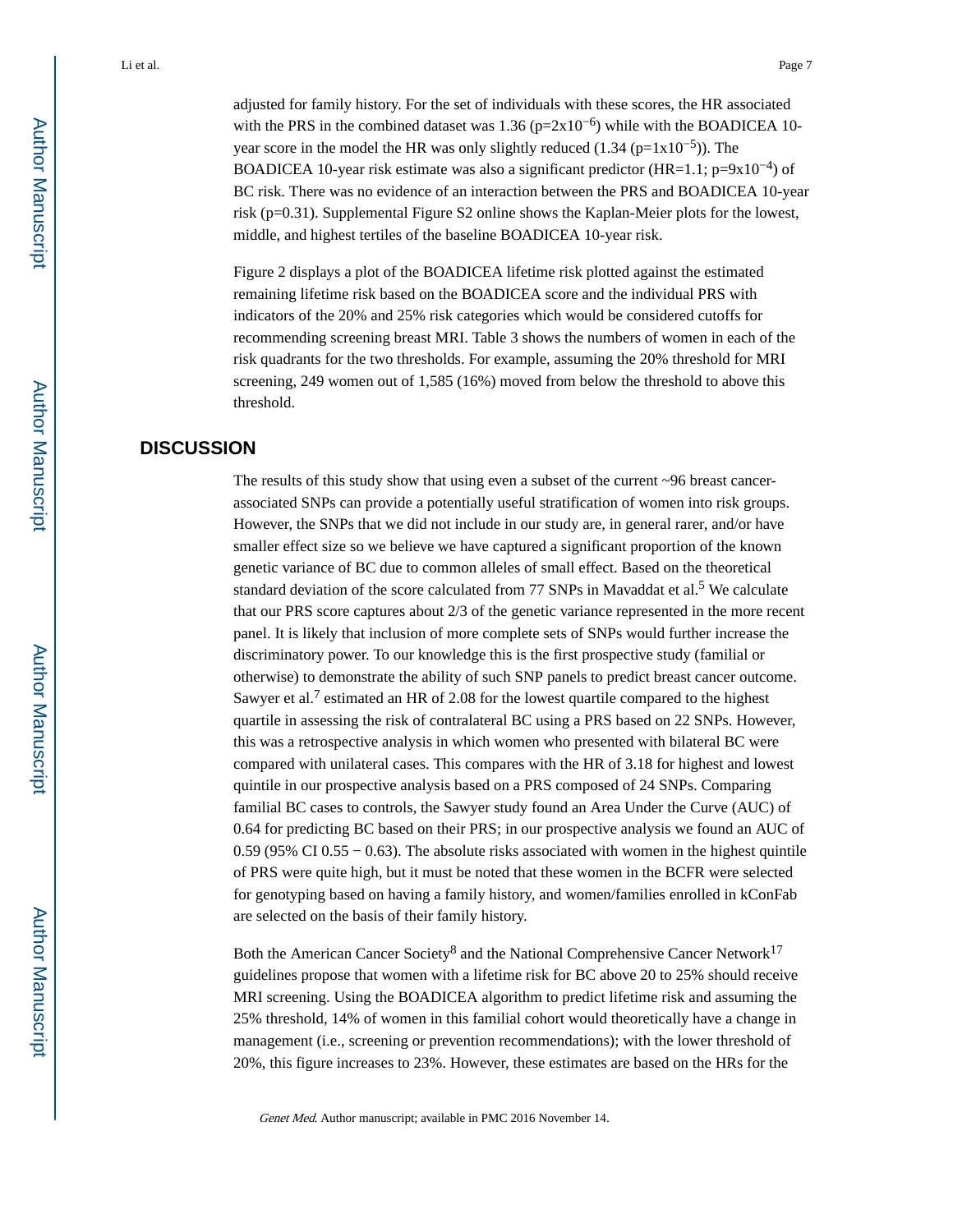PRS estimated from the data and thus would not be, strictly speaking, valid estimates of risk and are specific to the risk distribution in this set of selected families. However, this does demonstrate how the PRS can be used to more effectively target screening/prevention choices in BRCA1/2-negative women with a family history of the BC.

In summary, we have shown that SNP panels can be a useful adjunct to genetic testing for high penetrance genes in women with a family history of BC. Inclusion of risk scores based on BC associated SNPs in risk assessment can provide more accurate risk prediction than family history alone and can influence recommendations for cancer screening and prevention modalities for high-risk women.

## **Supplementary Material**

Refer to Web version on PubMed Central for supplementary material.

## **Acknowledgments**

This research was supported by a grant from Cancer Australia's Priority-driven Collaborative Cancer Research Scheme no. 566791 to G.M., by NIH grant U19 CA 148065-01 (DRIVE, part of the GAME-ON initiative) and NIH grant R01CA155767, to D.E.G. The Breast Cancer Family Registry is supported by NIH grants R01 CA159868 and UM1 CA164920 from the USA National Cancer Institute. The content of this manuscript does not necessarily reflect the views or policies of the National Cancer Institute or any of the collaborating centers in the BCFR, nor does mention of trade names, commercial products or organizations imply endorsement by the USA Government or the BCFR. K.A.P. is an Australian National Breast Cancer Foundation Practitioner Fellow. I.L.A. holds the Anne and Max Tanenbaum Chair in Molecular Medicine at Mount Sinai Hospital and the University of Toronto.

We wish to thank Heather Thorne, Eveline Niedermayr, all the kConFab research nurses and staff, the heads and staff of the Family Cancer Clinics, and the investigators and staff of the kConFab Clinical Follow Up Study, which has received funding from the NHMRC, the National Breast Cancer Foundation, Cancer Australia, and the National Institute of Health (USA), for their contributions to this resource. kConFab is supported by a grant from the National Breast Cancer Foundation, and previously by the National Health and Medical Research Council (NHMRC), the Queensland Cancer Fund, the Cancer Councils of New South Wales, Victoria, Tasmania and South Australia, and the Cancer Foundation of Western Australia

Most importantly, the authors would like to thank all the families enrolled in the BCFR and kConFab resources for their willingness to participate in research without whom the work presented here would not be possible.

#### **References**

- 1. Nih.gov. [Assessed May5, 2015] Precision Medicine Initiative National Institutes of Health (NIH) [Internet]. 2015. Available at: <http://www.nih.gov/precisionmedicine/>
- 2. Michailidou K, Beesley J, Lindstrom S, et al. Genome-wide association analysis of more than 120,000 individuals identifies 15 new susceptibility loci for breast cancer. Nat Genet. 2015; 47(4): 373–380. [PubMed: 25751625]
- 3. Michailidou K, Hall P, Gonzalez-Neira A, et al. Large-scale genotyping identifies 41 new loci associated with breast cancer risk. Nat Genet. 2013; 45(4):353–361. [PubMed: 23535729]
- 4. Pharaoh P, Antoniou A, Easton D, et al. Polygenes, Risk Prediction, and Targeted Prevention of Breast Cancer. N Engl J Med. 2008; 358(26):2796–2803. [PubMed: 18579814]
- 5. Mavaddat N, Pharoah P, Michailidou K, et al. Prediction of Breast Cancer Risk Based on Profiling With Common Genetic Variants. J Natl Cancer Inst. 2015; 107(5):djv036–djv036. [PubMed: 25855707]
- 6. Antoniou A, Beesley J, McGuffog L, et al. Common Breast Cancer Susceptibility Alleles and the Risk of Breast Cancer for BRCA1 and BRCA2 Mutation Carriers: Implications for Risk Prediction. Cancer Res. 2010; 70(23):9742–9754. [PubMed: 21118973]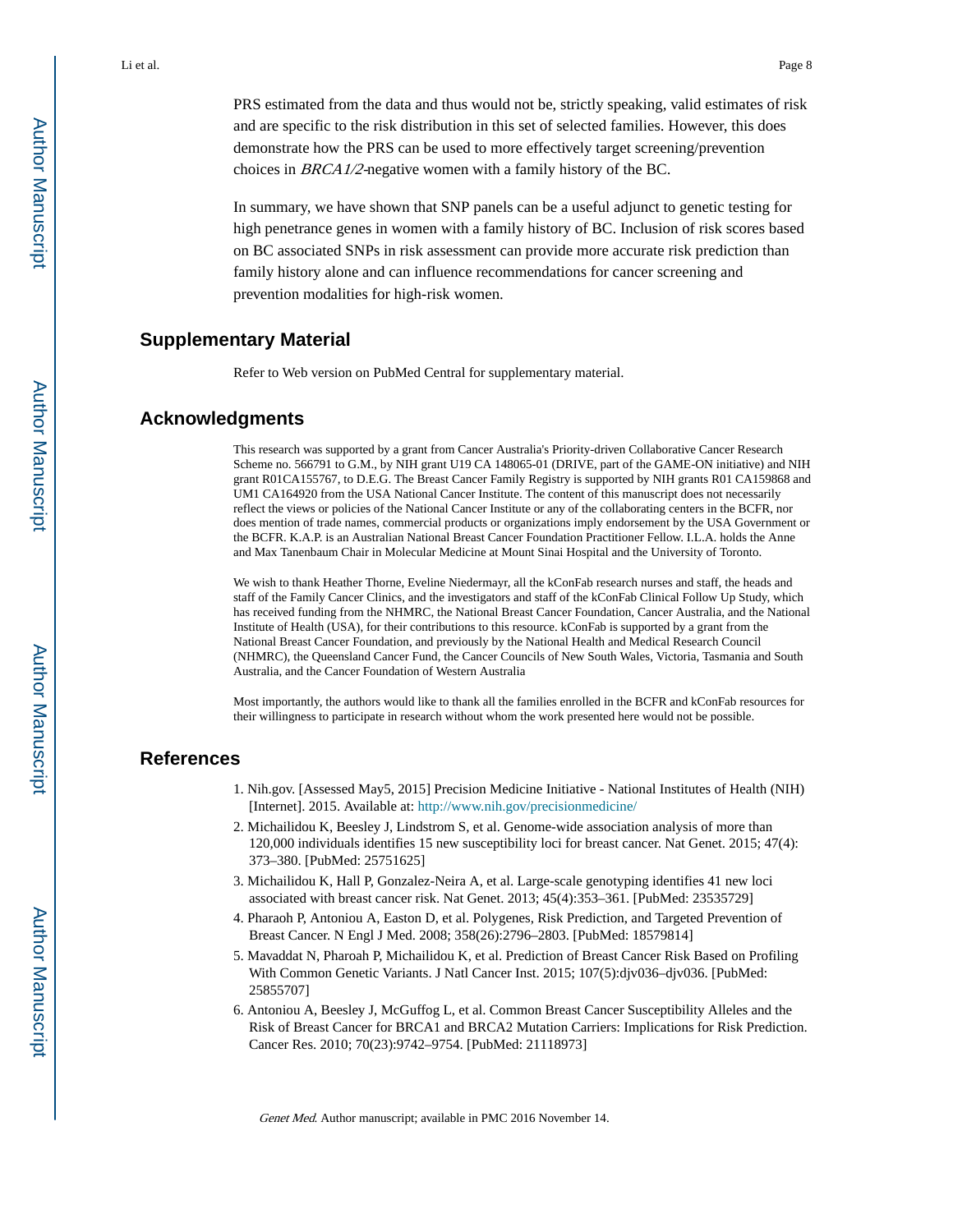- 7. Sawyer S, Mitchell G, McKinley J, et al. A Role for Common Genomic Variants in the Assessment of Familial Breast Cancer. J Clin Oncol. 2012; 30(35):4330–4336. [PubMed: 23109704]
- 8. Saslow D, Boetes C, Burke W, et al. American Cancer Society guidelines for breast screening with MRI as an adjunct to mammography. CA Cancer J Clin. 2007; 57(2):75–89. [PubMed: 17392385]
- 9. National Collaborating Center for Cancer, (UK). [Assessed August 4, 2015] Familial Breast Cancer: Classification and Care of People at Risk of Familial Breast Cancer and Management of Breast Cancer and Related Risks in People with a Family History of Breast Cancer. National Collaborating Centre for Cancer (UK) [Internet]. 2013. Available at: [http://www.ncbi.nlm.nih.gov/books/](http://www.ncbi.nlm.nih.gov/books/NBK247567/) [NBK247567/](http://www.ncbi.nlm.nih.gov/books/NBK247567/)
- 10. John EM, Hopper JL, Beck J, et al. The Breast Cancer Research: an infrastructure for cooperative multinational, interdisciplinary and translational studies of the genetic epidemiology of breast cancer. Breast Cancer Res. 2004; 6(4):R375–R389. [PubMed: 15217505]
- 11. Terry M, Phillips K, Daly M, et al. Cohort Profile: The Breast Cancer Prospective Family Study Cohort (ProF-SC). Int J Epidemiol. 2015; doi: 10.1093/ije/dyv118
- 12. Osborne RH, Hopper JL, Kirk JA, et al. kConFab: a research resource of Australasian breast cancer families. Kathleen Cuningham Foundation Consortium for Research into Familial Breast Cancer. Med J Aust. 2000; 172(9):463–464. [PubMed: 10870547]
- 13. Phillips KA, Butow P, Stewart A, et al. Predictors of participation in clinical and psychosocial Follow-Up of the kConFab Breast Cancer Family Cohort. Fam Cancer. 2005; 4(2):105–113. [PubMed: 15951960]
- 14. Weeks DE, Ott J, Lathrop GM. SLINK: a general simulation program for linkage analysis. Am J Hum Genet. 1990; 47:A204.
- 15. Antoniou AC, Cunningham AP, Peto J, et al. The BOADICEA model of genetic susceptibility to breast and ovarian cancers: Updates and extensions. Br J Cancer. 2008; 98(8):1457–1466. [PubMed: 18349832]
- 16. MacInnis RJ, Bickerstaffe A, Apicella C, et al. Prospective validation of the breast cancer risk prediction model BOADICEA and a batch-mode version BOADICEACentre. Br J Cancer. 2013; 109(5):1296–1301. [PubMed: 23942072]
- 17. National Comprehensive Cancer Network. NCCN Guidelines: Genetic/Familial High- Risk Assessment: Breast and Ovarian (Version 2.2014). Available at: [http://www.nccn.org/](http://www.nccn.org/professionals/physician_gls/pdf/genetics_screening.pdf) [professionals/physician\\_gls/pdf/genetics\\_screening.pdf](http://www.nccn.org/professionals/physician_gls/pdf/genetics_screening.pdf)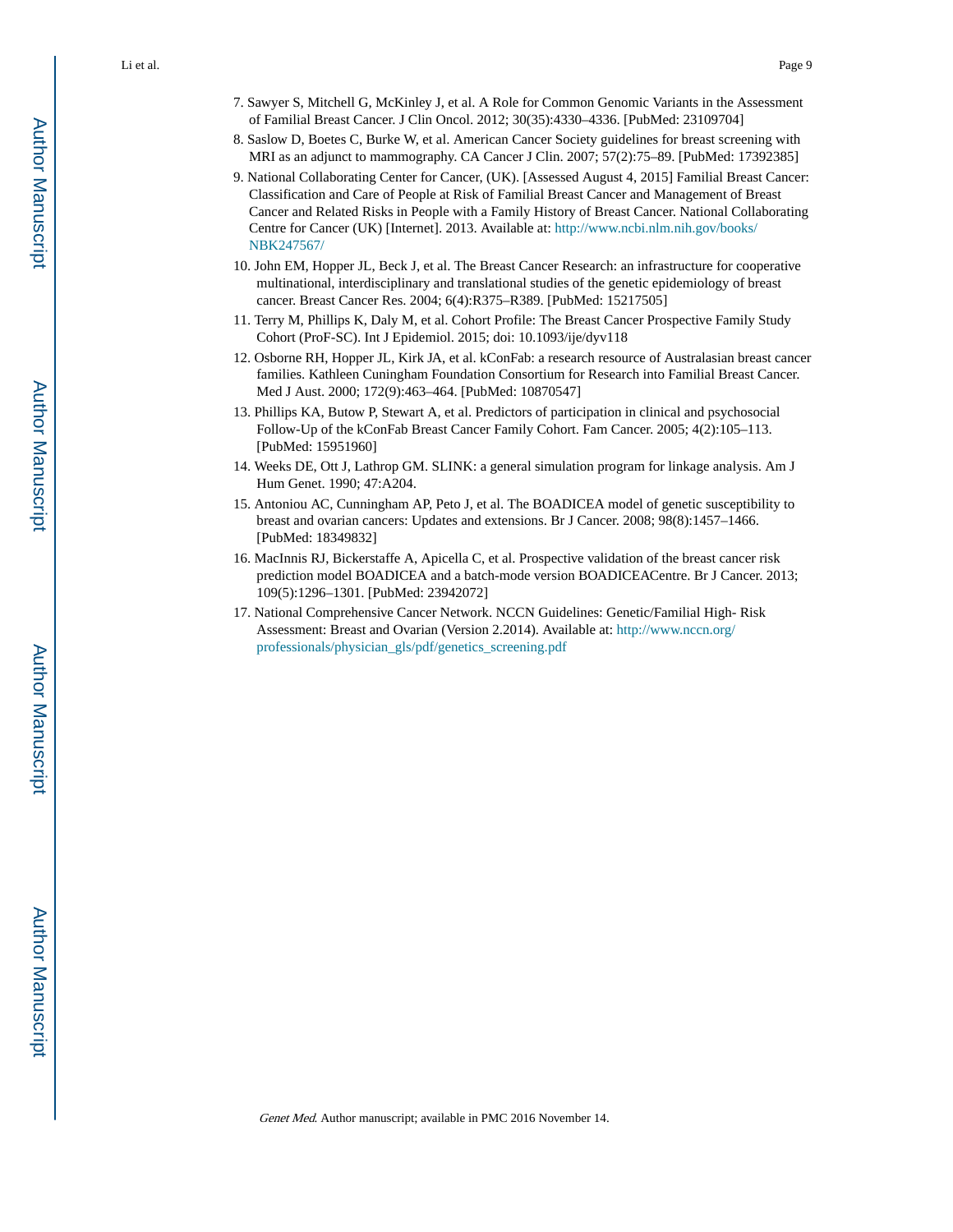

## **Figure 1.**

Kaplan-Meier plot of breast cancer risk in the prospective cohort for the upper, middle three, and lower quintiles of the PRS. P-value shown corresponds to log-rank test comparing the three curves.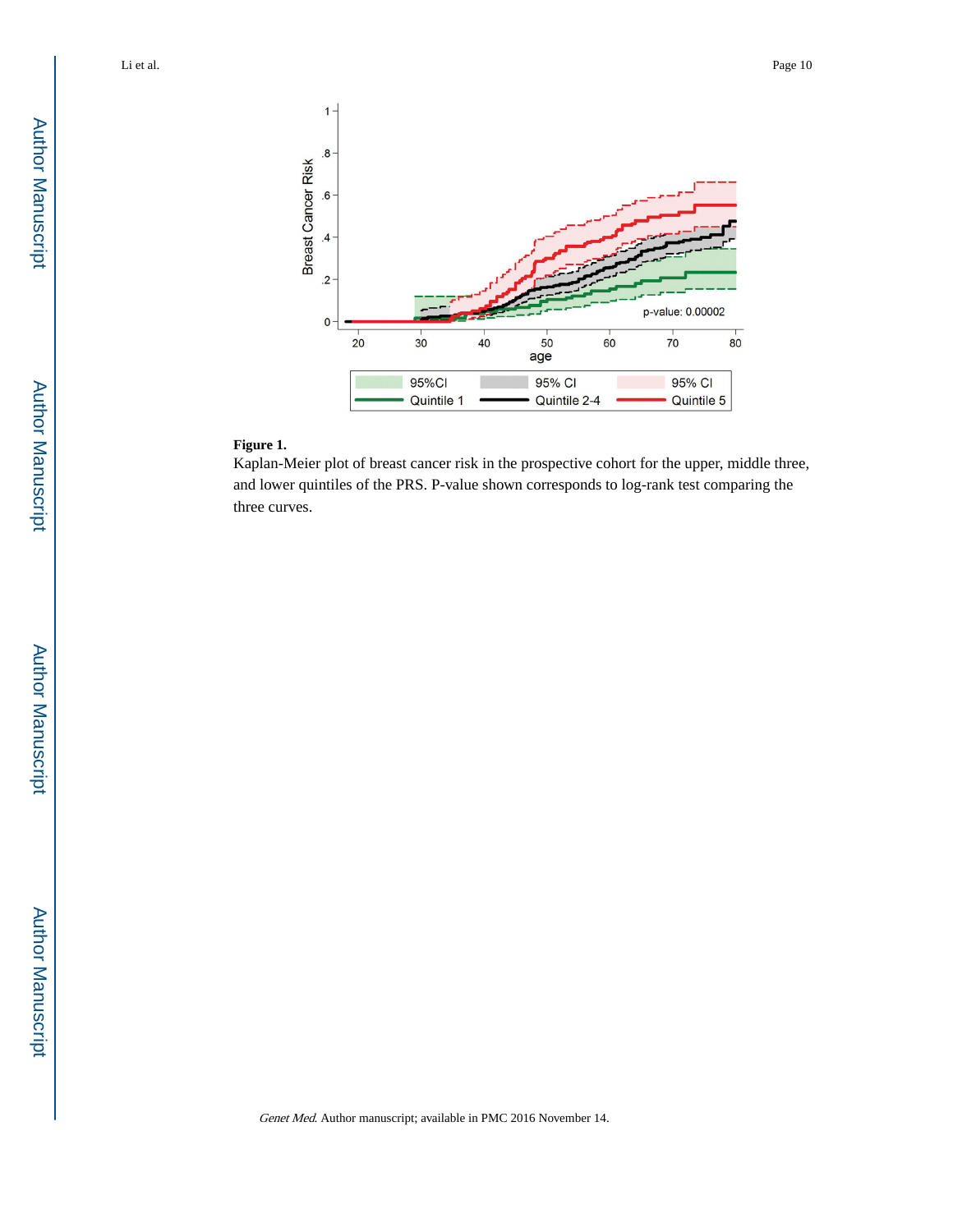

#### **Figure 2.**

Scatter plot of BOADICEA lifetime risk against estimated lifetime risk based on the combination of BOADICEA score and the individual PRS. In the bottom panel solid horizontal and vertical line indicate the 20% threshold of lifetime risk while dashed lines denote the 25% threshold. Each red dot corresponds to an individual woman in the prospective cohort. Those in the upper left and lower right quadrants would be those who potentially could have a change in screening recommendations based on current guidelines.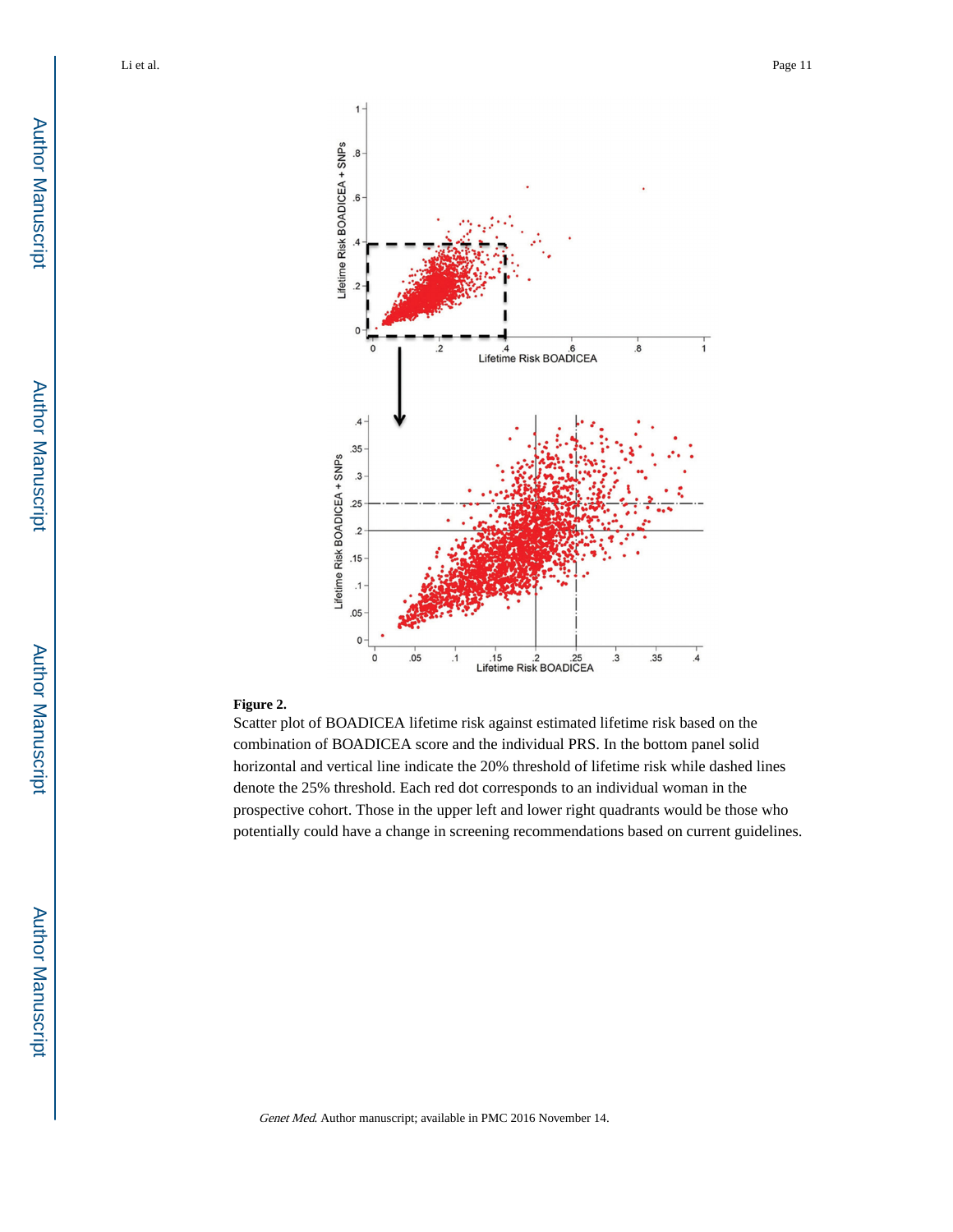Author Manuscript

Author Manuscript

| Study         |            |                      | Women Person Years Median (Mean) follow-up (yrs) N(BC) Age at Dx Mean (range) Incidence Rate |                     |       |
|---------------|------------|----------------------|----------------------------------------------------------------------------------------------|---------------------|-------|
| <b>BCFR</b>   | <b>P66</b> | 10789.66 12.3 (10.9) |                                                                                              | $138$ $54.4(29-79)$ | 0.013 |
| kConFab 1608  |            | 8420.32              | 5.0 (5.2)                                                                                    | $67$ $51.9(30-75)$  | 0.008 |
| Combined 2599 |            | $19209.98$ 6.2 (7.4) |                                                                                              | 205 53.6 (29-79)    | 0.011 |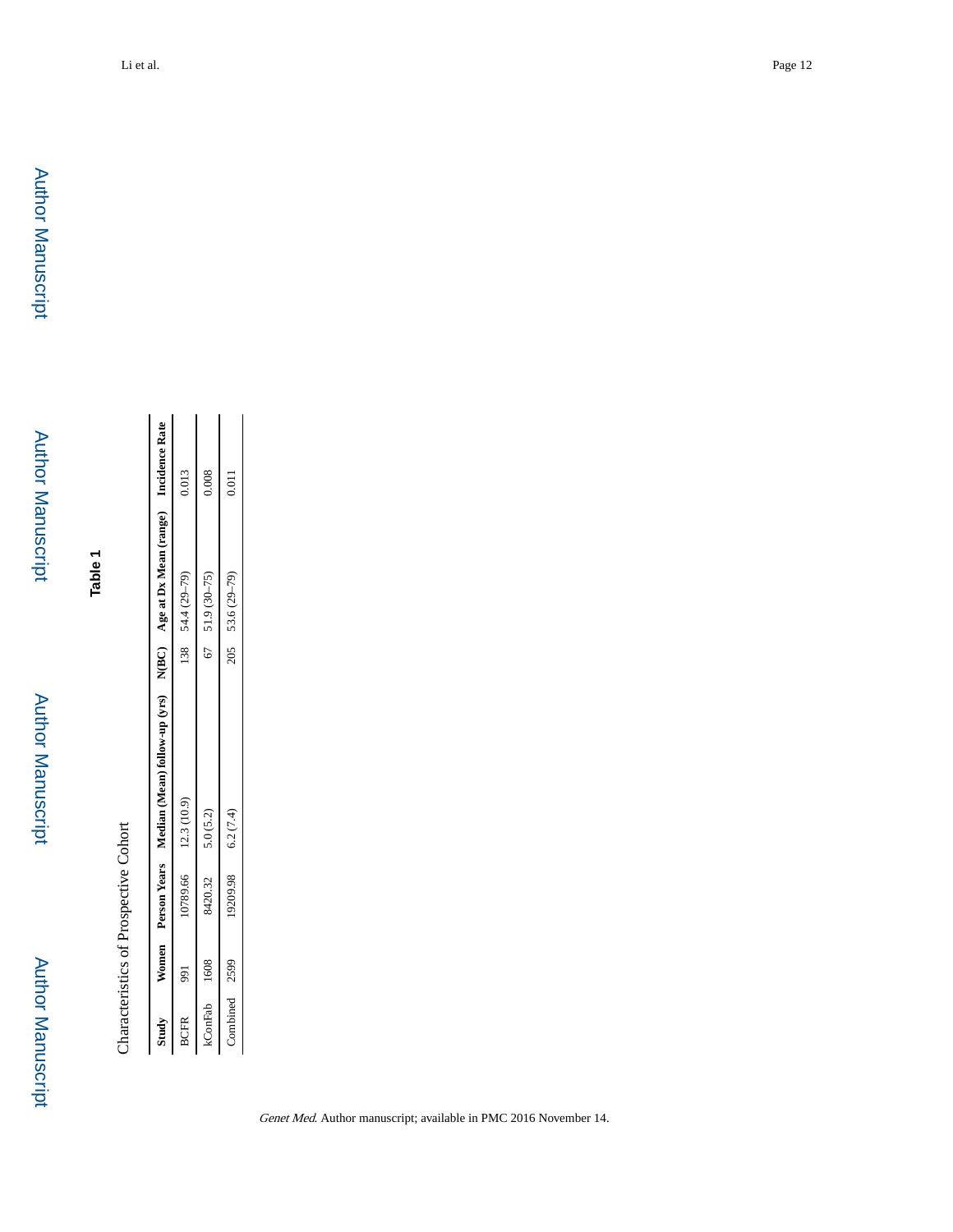## **Table 2**

Prospective Analysis of breast cancer risk as a function of PRS.

| Study       | Analysis                 | <b>Hazard Ratio</b> | 95% CI        | p-value              |
|-------------|--------------------------|---------------------|---------------|----------------------|
| <b>BCFR</b> | <b>Continuous PRS</b>    | 1.30                | (1.12, 1.51)  | $6.3 \times 10^{-4}$ |
|             | Upper vs. Lower Quintile | 2.38                | (1.37, 4.13)  | $2.0 \times 10^{-3}$ |
| kConFab     | Continuous PRS           | 1.59                | (1.29, 1.96)  | $1.2 \times 10^{-5}$ |
|             | Upper vs. Lower Quintile | 10.82               | (2.73, 42.86) | $6.9 \times 10^{-4}$ |
| Combined    | Continuous PRS           | 1.38                | (1.22, 1.56)  | $2.9 \times 10^{-7}$ |
|             | Upper vs. Lower Quintile | 3.18                | (1.84, 5.23)  | $4.7 \times 10^{-6}$ |